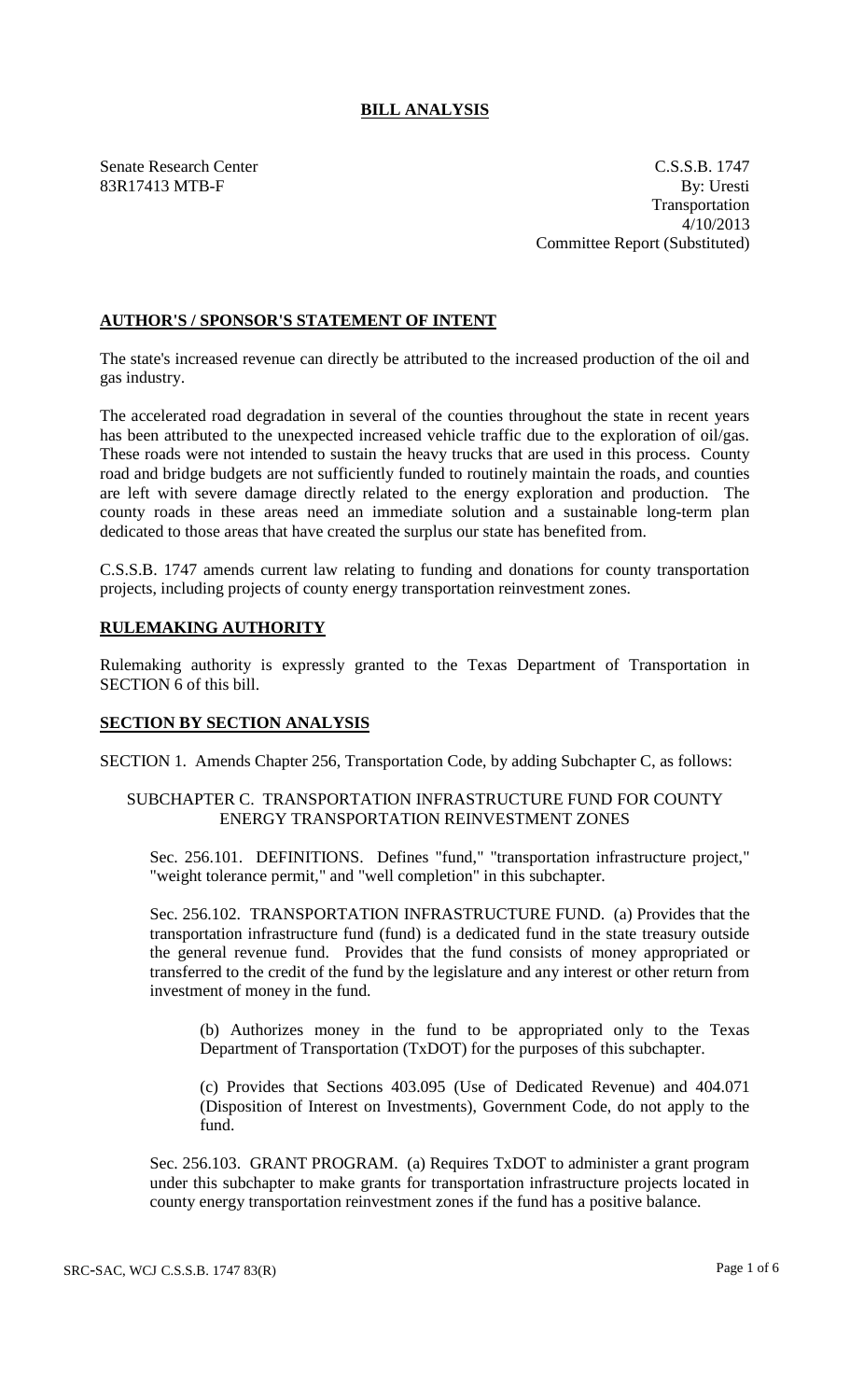(b) Requires that grants distributed during a fiscal year be allocated among county energy transportation reinvestment zones as follows:

(1) one-fifth according to weight tolerance permits, determined by the ratio of weight tolerance permits issued in the preceding fiscal year for the county that designated the county energy transportation reinvestment zone to the total number of weight tolerance permits issued in the state in that fiscal year, as determined by the Texas Department of Motor Vehicles;

(2) one-fifth according to oil and gas production taxes, determined by the ratio of oil and gas production taxes collected by the comptroller of public accounts of the State of Texas (comptroller) in the preceding fiscal year in the county that designated the county energy transportation reinvestment zone to the total amount of oil and gas production taxes collected in the state in that fiscal year, as determined by the comptroller; and

(3) three-fifths according to well completions, determined by the ratio of well completions in the preceding fiscal year in the county that designated the county energy transportation reinvestment zone to the total number of well completions in the state in that fiscal year, as determined by the Railroad Commission of Texas.

Sec. 256.104. GRANT APPLICATION PROCESS. (a) Requires the board of directors of a county energy transportation reinvestment zone or jointly administered zones, in applying for a grant under this subchapter, to:

> (1) provide the road condition report described by Section 251.018 made by the county or counties that designated a county energy transportation reinvestment zone for the previous two years; and

> (2) submit to TxDOT a plan that describes the scope of the transportation infrastructure project or projects to be funded by the grant using best practices for prioritizing the projects, provides for matching funds as required by Section 256.105, and meets any other requirements imposed by TxDOT.

(b) Requires TxDOT, in reviewing grant applications under this subchapter, to:

(1) seek other potential sources of funding to maximize resources available for the transportation infrastructure projects to be funded by grants under this subchapter; and

(2) consult related transportation planning documents to improve project efficiency and work effectively in partnership with counties.

(c) Requires TxDOT, except as otherwise provided by this subsection, to review a grant application before the 31st day after the date TxDOT receives the application. Authorizes TxDOT to act on an application not later than the 60th day after the date TxDOT receives the application if TxDOT provides notice of the extension to the board of directors that submitted the application.

Sec. 256.105. MATCHING FUNDS. Requires that matching funds from a tax increment account be provided in an amount equal to at least 10 percent of the amount of the grant to be eligible to receive a grant under the program.

Sec. 256.106. PROGRAM ADMINISTRATION. (a) Requires a board of directors that makes a second or subsequent application for a grant from TxDOT under this subchapter to:

> (1) provide TxDOT with a copy of a report filed under Section 256.009; and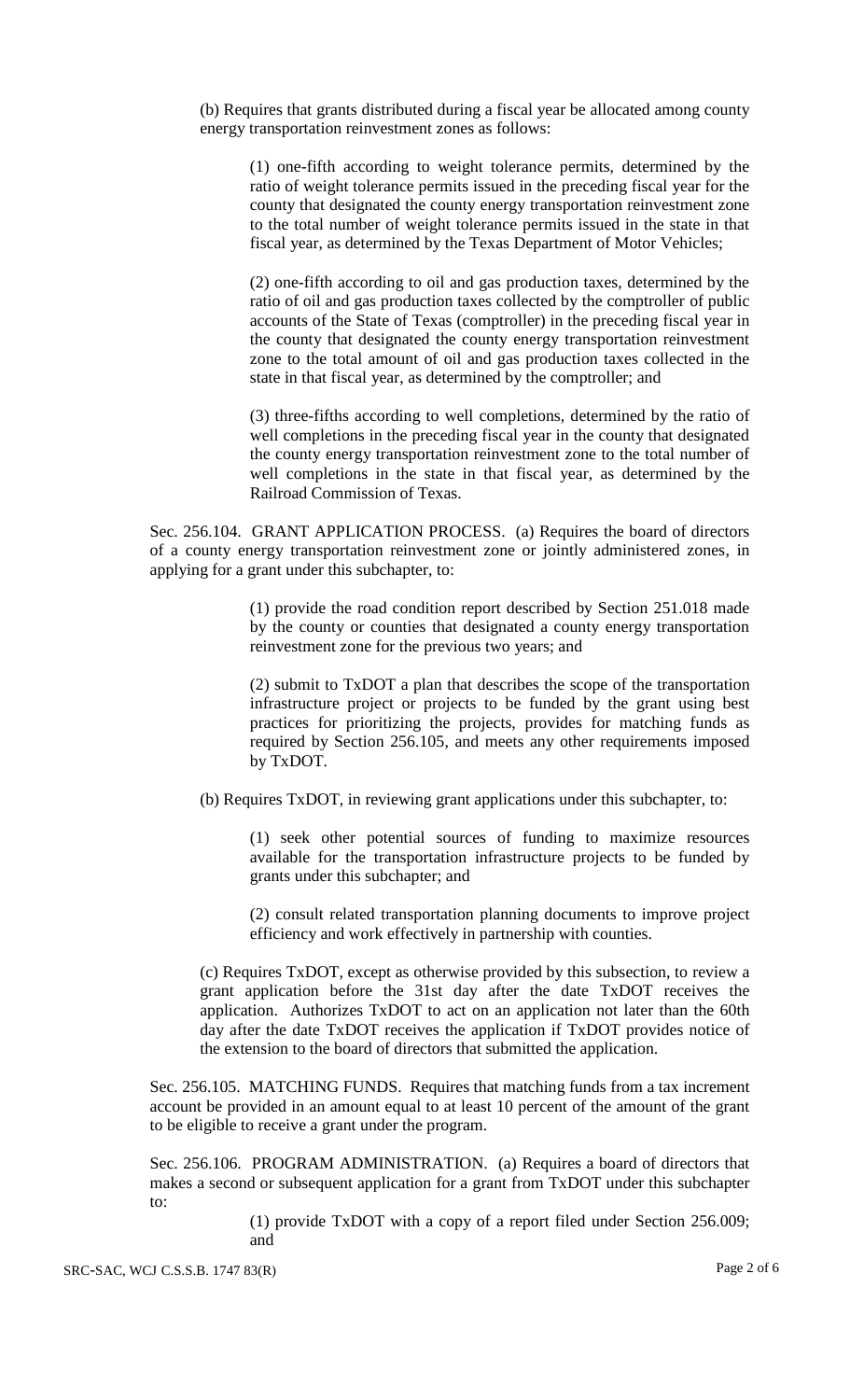(2) certify that all previous grants are being spent in accordance with the plan submitted under Section 256.104.

(b) Authorizes TxDOT to use a portion of the money in the fund, not to exceed one percent of the amount deposited into the fund in the preceding fiscal year, to administer this subchapter.

SECTION 2. Amends Subchapter E, Chapter 222, Transportation Code, by adding Sections 222.1071 and 222.1072, as follows:

Sec. 222.1071. COUNTY ENERGY TRANSPORTATION REINVESTMENT ZONES. (a) Requires a county to determine the amount of the tax increment for a county energy transportation reinvestment zone in the same manner the county would determine the tax increment as provided in Section  $222.107(a)$  (relating to setting forth the amount of a county's tax increment for a year, the captured appraisal value of real property taxable by a county for a year, and the tax increment base of a county) for a county transportation reinvestment zone.

(b) Authorizes a county, after determining that an area is affected by oil and gas exploration and production activities and would benefit from funding under Chapter 256, by order or resolution of the commissioners court:

(1) to designate a contiguous geographic area in the jurisdiction of the county to be a county energy transportation reinvestment zone to promote one or more transportation infrastructure projects, as that term is defined by Section 256.101, located in the zone; and

(2) to jointly administer a county energy transportation reinvestment zone with a contiguous county energy transportation reinvestment zone formed by another county, as provided by Subsection (l).

(c) Requires a commissioners court to comply with all applicable laws in the application of this chapter.

(d) Requires a commissioners court, not later than the 30th day before the date the commissioners court proposes to designate an area as a county energy transportation reinvestment zone under this section, to hold a public hearing on the creation of the zone and its benefits to the county and to property in the proposed zone. Authorizes an interested person at the hearing to speak for or against the designation of the zone, its boundaries, the joint administration of a zone in another county, or the use of tax increment paid into the tax increment account.

(e) Requires that notice of the hearing and the intent to create a zone be published, not later than the seventh day before the date of the hearing, in a newspaper having general circulation in the county.

(f) Requires that the order or resolution designating an area as a county energy transportation reinvestment zone:

(1) describe the boundaries of the zone with sufficient definiteness to identify with ordinary and reasonable certainty the territory included in the zone;

(2) provide that the zone takes effect immediately on adoption of the order or resolution designating an area and that the base year shall be the year of passage of the order or resolution designating an area or some year in the future;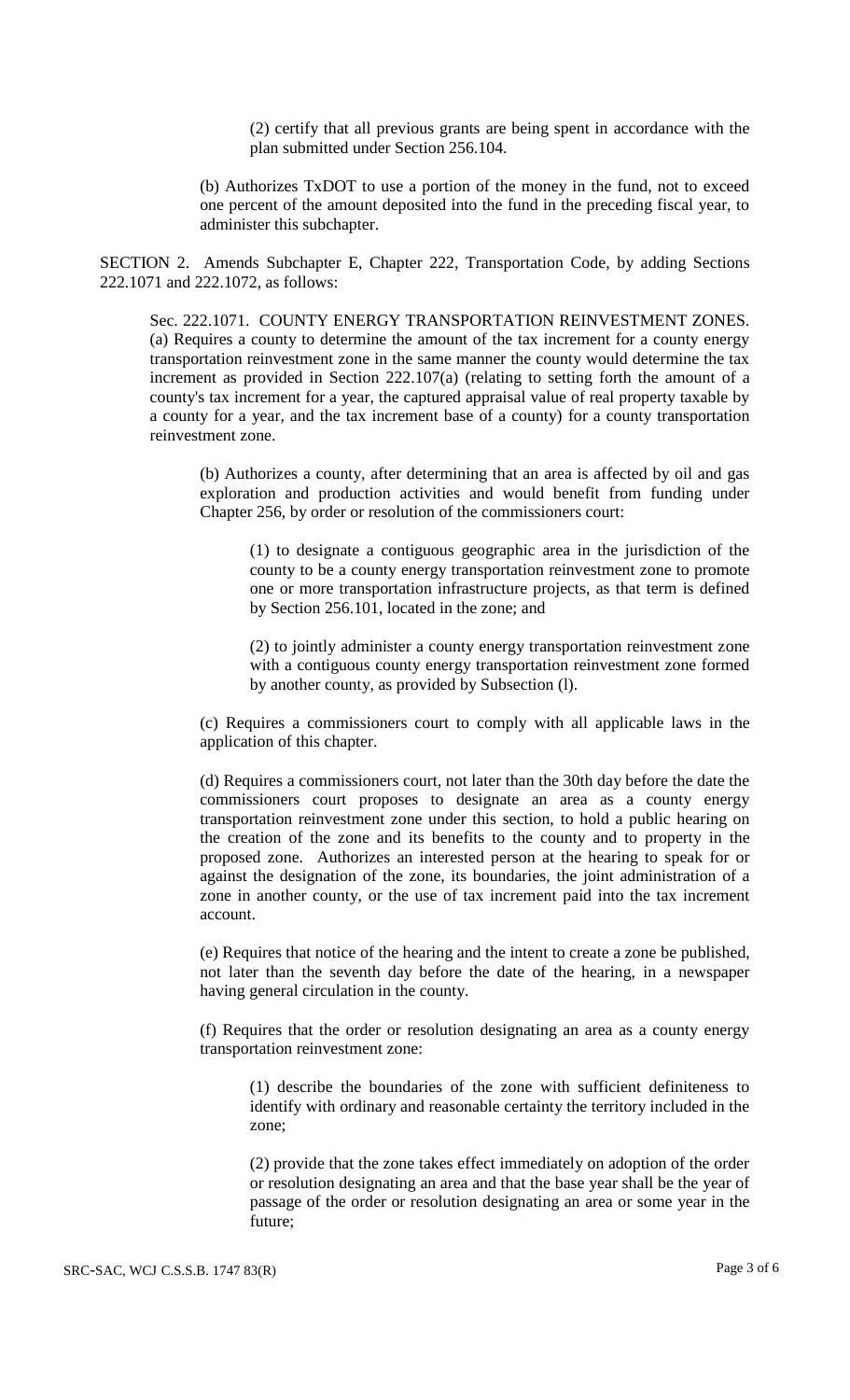(3) designate the base year for purposes of establishing the tax increment base of the county;

(4) establish an ad valorem tax increment account for the zone or provide for the establishment of a joint ad valorem tax increment account, if applicable;

(5) name the board of directors for the zone or the county's directors on a joint board of directors, as applicable, as provided by Section 222.1072; and

(6) if two or more counties are designating a zone for the same transportation infrastructure project or projects, include a finding that the project or projects will benefit the property and residents located in the zone and the creation of the zone will serve a public purpose of the local government.

(g) Provides that compliance with the requirements of this section constitutes designation of an area as a county energy transportation reinvestment zone without further hearings or other procedural requirements.

(h) Authorizes the county, from taxes collected on property in a zone, to pay into a tax increment account for the zone or zones an amount equal to the tax increment produced by the county less any amounts allocated under previous agreements, including agreements under Section 381.004 (Community and Economic Development Programs in Certain Counties), Local Government Code, or Chapter 312 (Property Redevelopment and Tax Abatement Act), Tax Code;

(i) Authorizes the board of directors to:

(1) use money in the tax increment account to provide matching funds under Section 256.105 and funding for one or more transportation infrastructure projects located in the zone; and

(2) apply for grants under Subchapter C, Chapter 256.

(j) Prohibits tax increment paid into a tax increment account from being pledged as security for bonded indebtedness.

(k) Provides that a county energy transportation reinvestment zone terminates on December 31 of the 10th year after the year the zone was designated unless extended by an act of the zone's board of directors. Prohibits the extension from exceeding five years.

(l) Authorizes the commissioners courts of two or more counties that have designated a county energy transportation reinvestment zone under this section for the same transportation infrastructure project or projects to enter into an agreement to provide for the joint administration of the zones. Authorizes the agreement to provide for:

(1) the creation of a board of directors to oversee the zones, including the implementation of a transportation infrastructure project or projects in the zones;

(2) the establishment of a joint tax increment account for the zones;

(3) the commitment of each participating county to transfer the tax increment, or the portion of the increment dedicated to a transportation infrastructure project, to an account subject to the joint administration; and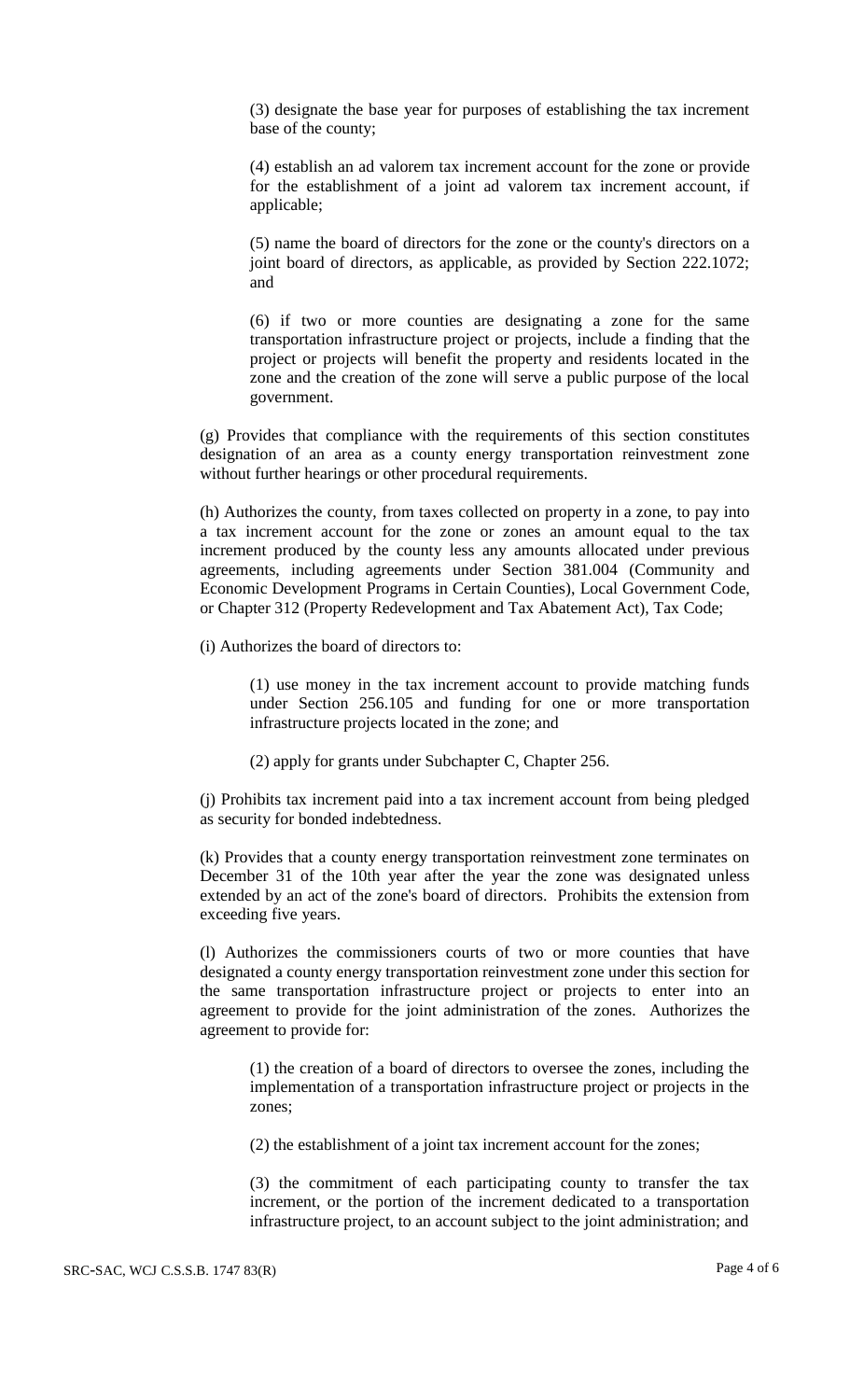(4) to the extent legally permitted, the pledge or assignment of the tax increment to a county developing a transportation infrastructure project or providing funding for a transportation infrastructure project.

Sec. 222.1072. BOARD OF DIRECTORS OF COUNTY ENERGY TRANSPORTATION REINVESTMENT ZONE. (a) Sets forth the composition of the board of directors of a county energy transportation reinvestment zone, except as provided by Subsection (b).

(b) Provides that county energy transportation reinvestment zones that are jointly administered are governed by a single joint board of directors for the zones. Provides that a joint board of directors under this subsection consists of members appointed under Subsection (a) for each zone to be jointly administered.

(c) Prohibits a director from receiving compensation for service on the board or reimbursement for expenses incurred in performing services as a director.

SECTION 3. Amends Section 222.110, Transportation Code, by amending Subsections (a) and (h) and adding Subsection (i), as follows:

(a) Defines "transportation reinvestment zone" in this section. Makes nonsubstantive changes.

(h) Authorizes the hearing required under Subsection (g) (relating to requiring the governing body to hold a public hearing on the designation of the sales tax increment) to be held in conjunction with a hearing held under Section 222.106(e) (relating to requiring the governing body to hold a public hearing on the designation of a transportation reinvestment zone), 222.107(e) (relating to requiring the commissioners court to hold a public hearing on the creation of a transportation reinvestment zone), or 222.1071(d) if the ordinance or order designating an area as a transportation reinvestment zone under Section 222.106 (Municipal Transportation Reinvestment Zones), 222.107 (County Transportation Reinvestment Zones), or 222.1071 also designates a sales tax increment under Subsection (b) (relating to authorizing the governing body of a municipality or county to determine the portion or amount of tax increment generated from the sales and use taxes imposed by a municipality in a certain ordinance or order).

(i) Authorizes the sales and use taxes to be deposited into the tax increment account established by a county energy transportation reinvestment zone or zones under this section, notwithstanding Subsection (e), to be disbursed from the account only to provide:

(1) matching funds under Section 256.105; and

(2) funding for one or more transportation infrastructure projects located in a zone.

SECTION 4. Amends Subchapter A, Chapter 251, Transportation Code, by adding Sections 251.018 and 251.019, as follows:

Sec. 251.018. ROAD REPORTS. Requires that a road condition report made by a county that is operating under a system of administering county roads under Chapter 252 (Systems of County Road Administration) or a special law, including a report made under Section 251.005 (Commissioner's Road Report), include the primary cause of any road, culvert, or bridge degradation if reasonably ascertained.

Sec. 251.019. DONATIONS. (a) Authorizes a commissioners court to accept donations of labor, money, or other property to aid in the building or maintaining of roads, culverts, or bridges in the county.

(b) Authorizes a county operating under the county road department system on September 1, 2013, to use the authority granted under this section without holding